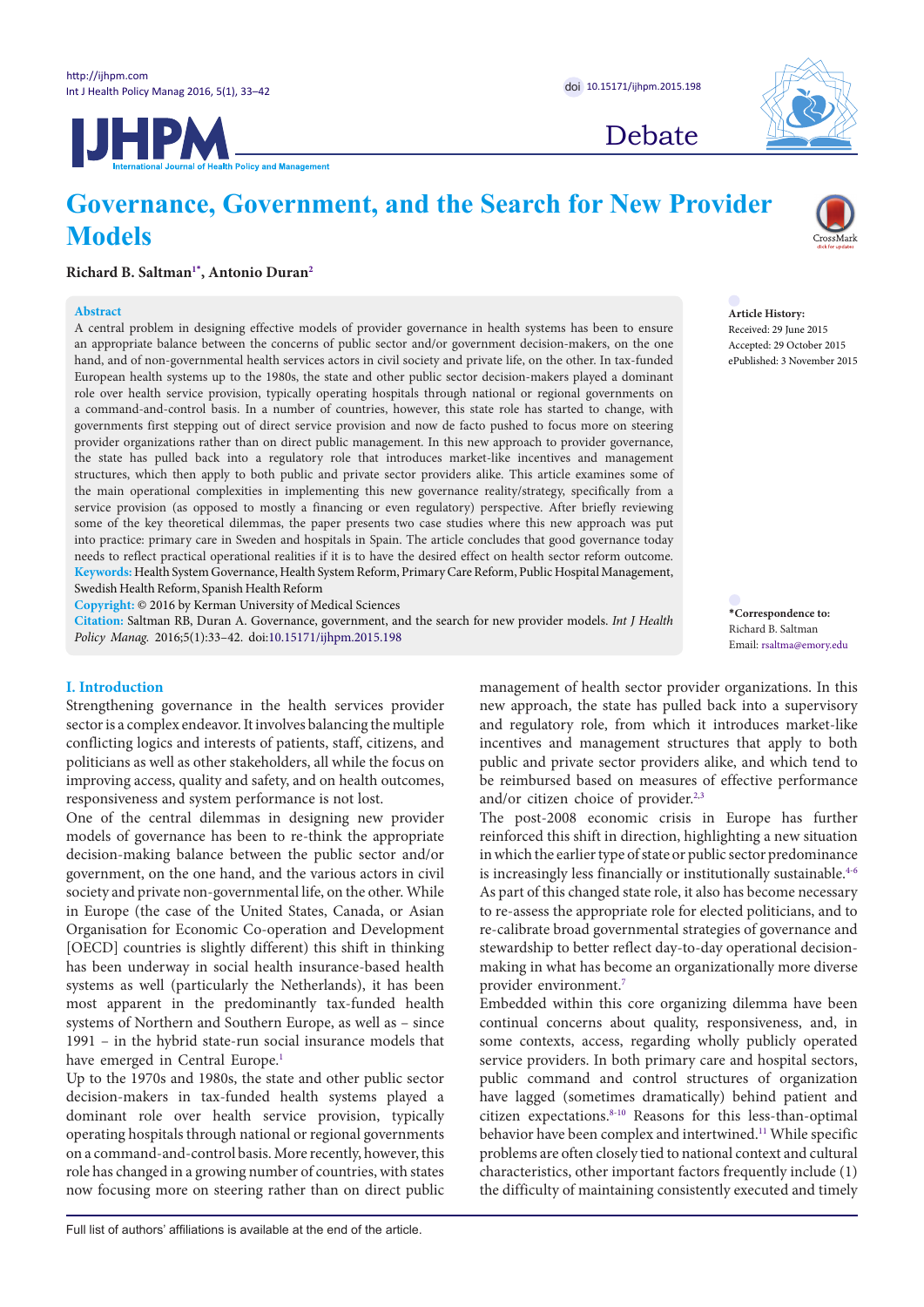capital investment in new equipment and/or procedures; (2) a demonstrated lack of innovative and or entrepreneurial clinical initiatives; (3) poor incentives embedded in fixed salary and work rule arrangements reflecting politically powerful yet risk-adverse public sector employee unions; and (4) erratic and often politically short-term interference in meso level institutional management by (depending on the country) elected national/regional/local political actors as well as, where the national government plays an operational role, senior Ministry staff[.12-](#page-8-6)[19](#page-8-7)

This article will examine key dimensions of how effectively this new strategic approach to governing health providers has been applied in two tax-funded European health systems; in both cases, the changing nature of the state's role is highlighted, and the complexity involved in changing governance strategies is explored. The next section frames the current governance debate in terms of the practical structural alternatives that policy-makers have to choose from by presenting two case studies: primary care in Sweden and hospitals in Spain. By exploring new patterns for two different subsectors of taxbased provider systems, the article provides a broader view of the process of structural change that is currently underway. The article finishes by observing that good governance cannot be reduced to a set of arbitrary bureaucratic rules but rather needs to be grounded in the day to day operational level if it is to have the desired effect on health sector reform outcome. Two caveats should be noted. The first is that, as already indicated, the paper does not focus on the financing side of health systems, nor on the different institutions that compose that part of the health system. While provider institutions certainly respond to the differing financial incentives that different types of funding structures may generate, and clearly those financial incentives influence the overall governance framework for these provider organizations, this paper limits itself to exploring the new structural and organizational models of service delivery institutions per se.

The second caveat is that this article explores these new models of provider side governance in the social, political, and cultural context of specifically European healthcare systems. It does not seek to compare European models with those found in other, quite different institutional and cultural contexts in for example OECD countries in North America or Asia. While such a comparison could shed interesting light upon the degree to which these tentative European models are innovative and successful, such a cross-cultural comparison is beyond the scope of this analysis at this stage.

#### **II. Framing the Governance Debate**

The concept of governance in health systems has had several different interpretations. It was first indirectly put forward in World Health Organization's (WHO's) World Health Report, published in 2000, which prescribed governance as the fundamental responsibility of national governments to steer their health systems in accordance with WHO's understanding of good levels of population health[.20](#page-8-8) Academic scholarship drew on broader political science models of governance, to include not just the stewardship responsibilities of duly constituted national, regional, and local government but also a wide range of actions by other non-governmental actors that influence the behavior and outcome of health

system activity[.21-](#page-8-9)[23](#page-8-10)

Adapting this political science perspective, Duran et al<sup>[24](#page-8-11)</sup> point at the emergence of non-state actors who have a structurally important set of functions beside the formal organs of government that play a previously (but no longer) hegemonic role. They understand the definition of governance in the health sector as taking place at the three traditional levels of macro, meso, and micro. Macro would mostly consist of national-level policy-making functions, meso would consist of institutional-level decision-making functions, while micro would concern operational issues at the clinic or physician office level. All three levels are now rather blurred but at meso and micro levels, in particular, management as well as policy decisions become inexorably intertwined as part of institutional governance.

As a point of reference for the discussion below, the mesolevel definition of governance of hospitals is as follows:

"A set of processes and tools related to decision-making in steering the totality of institutional activity, influencing most major aspects of organizational behavior and recognizing the complex relationships between multiple stakeholders. Its scope ranges from normative values (equity, ethics) to access, quality, patient responsiveness, and patient safety dimensions. It also incorporates political, financial, managerial as well as daily operational issues."[24](#page-8-11)

The definition of meso-level governance for large primary health centers would be similar in breadth, content and focus. In this paper, the analysis of governance focuses on the meso level, both inside specific hospitals – in Spain – and – in the Swedish case study – large primary health centers. By following two different types of care (hospital and primary care) in two quite different tax-funded healthcare systems, it becomes possible to identify some initial patterns where these governance arrangements are more adequate/successful and where they are less so.

Since 1990, the search for new "models" of meso-level provider governance in tax-funded European countries and also in Central European state-run hybrid social insurance systems has taken three different although structurally parallel directions. Each of these three provider model arrangements seeks to reduce the range and negative influence of the above-noted factors on provider performance, and to encourage higher standard, more responsive, accessible, and efficient medical services. Given that much of the distortion of performance noted earlier reflects the contradictory objectives inherent in the conflicting logics and rationalities of competing health sector power groups (physicians, patients, politicians, and employee unions), it is important to note that the core governance issue for these three new models cannot be to permanently resolve those conflicting lines of interest and authority, but rather to negotiate downward the more malign longer term consequences in each case.

Reform model/pattern #1 has sought to broaden the portfolio of policy options within the public sector itself. The core effort has been to develop new provider management strategies which, although operating under the state umbrella and within the regulatory structure of the governmental sector, would have a sufficient degree of independent decision-making so as to reduce the negative bureaucratic consequences of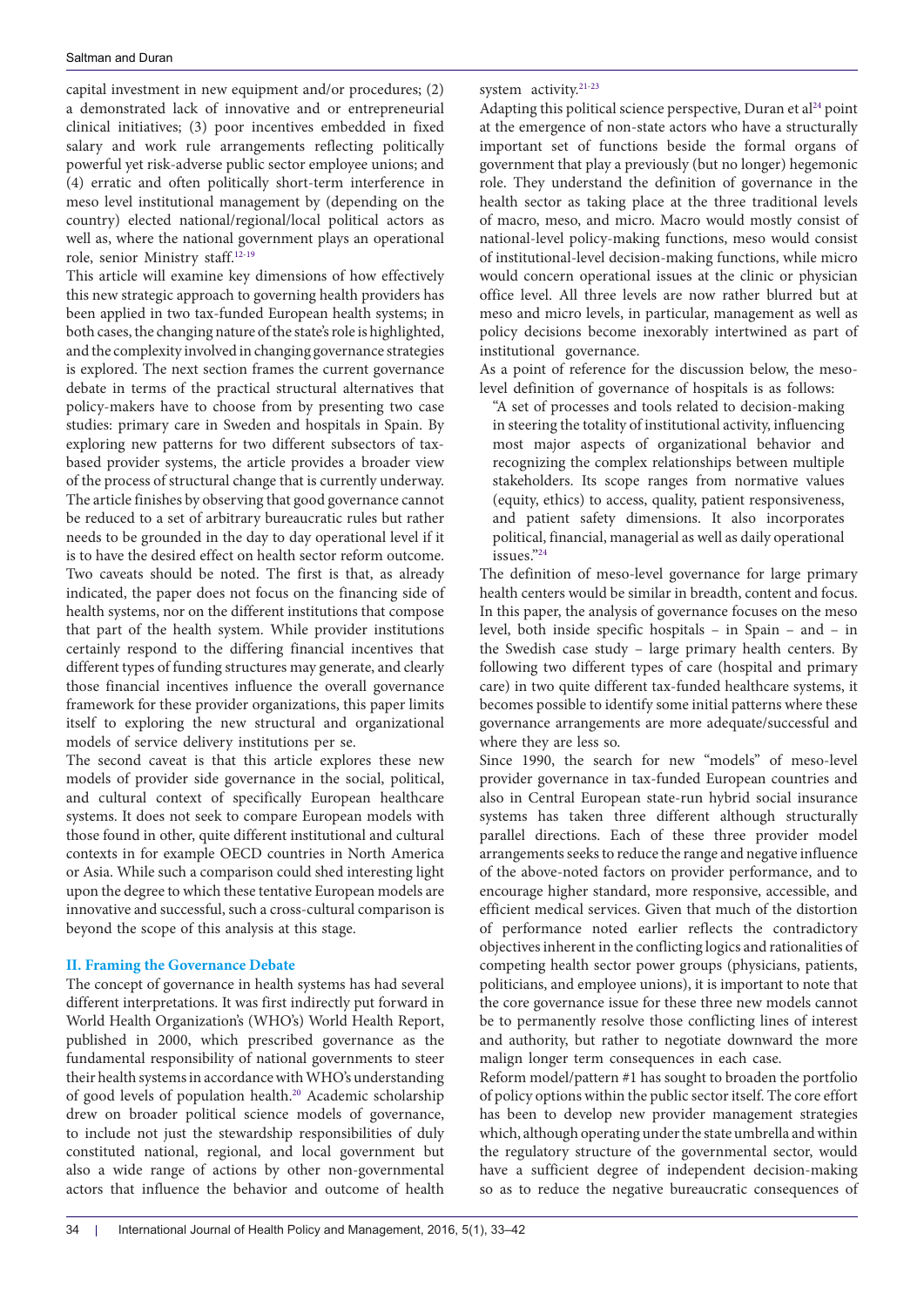traditional governmental delivery[.10](#page-8-4)[,25](#page-8-12) This approach has been adopted in the hospital sector in a number of countries including England, Norway, Portugal, and Spain with varying structural characteristics and with varying degrees of semi-autonomous governance.<sup>[1](#page-7-2)</sup>

Reform model/pattern #2 for re-structuring governance of providers has been to reach outside the existing public sector to encourage the establishment of new private, mostly for-profit actors and entities, typically in primary and home care services but occasionally also in the hospital sector. This effort has occurred particularly in Sweden, Norway, Denmark, and also Finland[.26](#page-8-13)[,27](#page-8-14) Also a number of different development strategies have been tested, including to a certain extent mixed private-public models with private finance but public ownership and regulatory oversight of operational management (Private Finance Initiative in England as well as the Alzira Model in Valencia).

Reform model/pattern #3 combines reform models/patterns #1 and #2 into a mixed public-private provider market. In this diverse pluralist approach, semi-autonomous public institutions compete for patients and/or contracts with new and/or existing privately owned providers. This third, mixed approach has been encouraged in hybrid tax and social health insurance systems in Central Europe including Estonia<sup>15</sup> and Czech Republic,<sup>16</sup> as well as in Israel's complex mix of public, not-for-profit private and for-profit private hospitals<sup>13</sup> and somewhat less so in England.

Each of these three different approaches to re-structuring provider governance presents advantages and disadvantages, and each has had its difficulties in design, implementation, and in sustainability – this last particularly in preventing political authorities from seeking to re-exert direct control. A number of theoretical frameworks have been suggested for addressing these governance dilemmas.<sup>2[,28-](#page-8-18)[30](#page-8-19)</sup>

This configuration of new models is, however, curiously attenuated. The search thus far has focused on less politically constricted approaches inside the public sector, as well as on various types of openly profit-making private arrangements at the other end of the organizational spectrum. What thus far remains significantly under-developed in tax-funded European health systems is what previously existed in the middle of the spectrum – namely privately organized yet not-for-profit managed provider entities. These not-forprofit agencies typically reflect a wide variety of civil society elements, including religious, civic, community, employee, and also patient-based organizations, all founded and managed by non-state, non-governmental, non-public-sector actors. This middle range of provider institutions-based in private civil society organizations, although it once fulfilled a central role in most European countries in the form of mutual aid societies, religious-run hospitals and nursing homes, and other similar community-based organizations,<sup>31</sup> no longer has a noticeable presence in predominantly tax-funded health systems, where the state and/or local governments have taken over nearly all of the service delivery functions. While some efforts have been made to resurrect this private non-profit sector in England, complicated present-day public sector contracting and procurement rules often militate against the ability of small non-profit organizations to participate successfully.<sup>32</sup>

In short, in addition to the three new governance models/ patterns discussed above, a (most likely supplemental) fourth one relying on the missing not-for-profit private institutions could help resolve some of the structural dilemmas that accompany either state operated institutions or forprofit private providers. At least in principle, non-profit organizations would help generate broader decision-making and policy participation across the society being served, greater transparency, clearer and more direct accountability to patients and citizens, and greater institutional flexibility and integrity[.31](#page-8-20)[,32](#page-8-21) They also could introduce a higher level of pluralistic contestability, enabling patients to choose among different alternative provider systems that compete for patient custom to provide better quality and more timely care.

The ongoing experimentation with the three healthcare provider patterns detailed above, as well as the additional potential contribution of not-for-profit private actors, serves to underscore the extent to which health sector governance decisions in European health systems now extend beyond the role of formally constituted government alone. As suggested, to the degree that various private sector institutions are involved in stewardship and governance, these functions, in practice, have become shared zones of authority in which public sector government needs to accommodate the explicit expectations of private sector civil society actors in its own day-to-day behavior and activity.

Further, conversely, this symbiotic relationship between public and private sector governance roles raises a question as to whether government's overall legitimacy in the governance and stewardship of health systems has become to some extent dependent on the implied consent of civil society through its separate institutions and activities.<sup>33</sup>

This vision of a shared governance role leads to a second question, which is the focus of the two case studies in the next section of this paper: how best to operationalize such joint governance responsibilities in health system structures, and the degree to which recent experience in developing new provider models can point toward lessons and potentially more effective strategies in the future. Here it may be useful to point out that at the meso level of governance, the admixture of managerial decision-making with policytied issues of multiple stakeholders results in two different types of performance indicators. While traditional, mostly macro-level concerns about equity and access remain valid at the meso level, a key meso-level focus is on the internal operational factors that actually produce and deliver services: the day-to-day efficiency and effectiveness of clinical teams, departments, and clinics, for example. The presentation of the two case studies that follow below emphasizes these structural and operational dimensions of this process of meso-level governance.

## **III. Two Provider-Side Cases Studies**

The two case studies below illustrate the complexity involved in setting up and developing these new public and mixed public-private provider models. Although the Swedish and Spanish health systems differ on a range of important organizational, social, and cultural parameters, they were selected because they each in their own way illustrate the multi-faceted nature of the operational reforms that tax-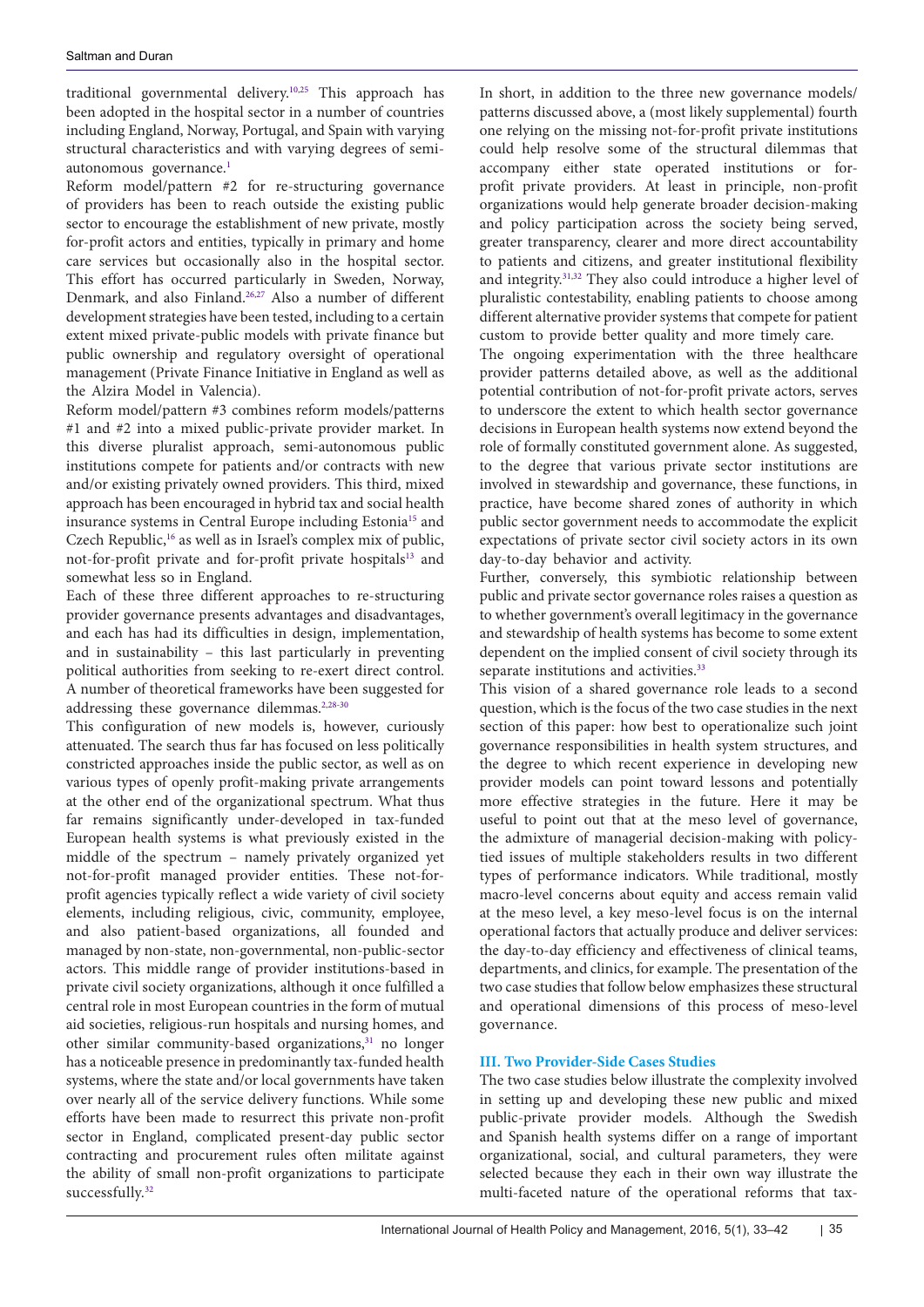funded health systems in Europe are attempting to achieve, and the difficult governance issues that arise despite governments of different political perspectives introducing reforms with the best of intentions. The first case considers Sweden's experience with broadening a publicly operated set of primary health centers into a diverse set of differently configured and differently owned service providers.<sup>[34](#page-8-23)</sup> The second case reviews Spanish attempts to re-configure public hospital governance into several variants of semiautonomous decision-making arrangements[.12](#page-8-6) Despite contrasting in formal structure, the two cases reinforce each other by demonstrating the degree of complexity involved in re-configuring how meso-level governance is conceived and executed in contemporary healthcare systems<sup>[\[1](#page-7-5)[-3\]](#page-7-6)</sup>.

## A. Diversifying Primary Care Provision in Sweden *A.1. Background*

In Sweden today, the 21 counties (including 3 larger regions) own, operate, and (via county taxes) provide the predominant share of funding for an extensive network of public primary healthcare centers as well as district, tertiary, and university hospitals. Primary care physicians in Sweden (like Swedish hospital physicians) are unionized employees of the county council where they work, different from private primary care general practitioners in Denmark, Norway, and England, as well as in continental social insurance-based health systems, including many Central European countries as well. Sweden's 289 municipal governments, since Parliament's passage of the 1992 ADEL ("Elderly") Reform, are responsible for public nursing homes as well as home care services. The national government's health sector responsibility is exercised through broadly-written "frame" legislation as well as through a number of national agencies including the National Board of Health and Welfare and several ongoing statistical surveys which assess service quality and outcomes.<sup>[35](#page-8-24)</sup>

The Swedish state's role in structuring primary care services extends back to the late 1700s, when King Gustaf III granted royal commissions to primary care doctors who agreed to see all patients in their area who needed care.<sup>[36](#page-8-25),[37](#page-8-26)</sup> In 1955, a national health insurance system was introduced that covered all office-based visits for Swedish citizens, and in 1973 the Parliament passed a primary care act that encouraged the then-26 elected county councils to establish public primary health centers to provide comprehensive care to their entire population[.38](#page-8-27)

By the mid-1980s, the effort to construct a fully public primary care system, built up around large primary health centers staffed by physicians, nurses, health educators, and social workers, had become controversial. On the one hand, these health centers performed well when assessed in terms of aggregate population-based measures.[39](#page-9-0) They provided good quality clinical services to the Swedish citizenry, and the system's comprehensive character had generated substantial improvements in overall population health.<sup>40</sup>

On the other hand, however, this public clinic model also had a number of dysfunctional dimensions[.41](#page-9-2) It could be difficult to see the same physician on a subsequent visit, reducing continuity of care especially for chronically ill elderly. Scheduled appointments often required two week waiting times. Primary care clinics were only open Monday-Friday during regular business hours – when many patients had to be at work themselves. Citizens were forced by catchment areas to receive care at an assigned primary care center near their residence. There also were numerous bureaucratic obstacles to obtaining care, for instance telephone access hours were tightly restricted, typically to only one hour in the morning. In 1991, a newly elected center-right national government introduced the Huslakare Act, which enabled citizens to sign up with one primary care doctor working in their publicly operated primary health center, creating an individual patientdoctor relationship inside the publicly operated primary care system.[42](#page-9-3) Then Minister of Health Bo Könberg believed that such a "house doctor" system would improve continuity of care and patient compliance, enhance quality of care, and thus improve clinical outcomes. It also would improve the publicly operated medical system's responsiveness to patients and thus patient satisfaction. While several counties chose to introduce aspects of this approach, a number of county councils were resistant to it.

There also were structural problems in its implementation. Swedish public primary care physicians worked only 40 hours per week (in contrast to private primary care doctors who often work 50 or more hours per week), and, further, were often not available to see patients due to continuing education courses and collaborative work with schools, nursing homes, and other social welfare institutions. Thus patients sometimes had to see other physicians when they needed an appointment, reducing the continuity of care that the new model was intended to provide. This problem was especially problematic for the large and growing number of elderly in Sweden, many with one or more chronic conditions whose treatment relied on regular visits, and who often found themselves still having to explain their condition again to a new and unfamiliar doctor.

In 1995, after the return of a Social Democratic government, Parliament withdrew the enabling legislation. Several counties, however, chose to keep the changed arrangements already in place, and even to continue further implementation.<sup>[35](#page-8-24),[43](#page-9-4)</sup>

## *A.2. The Current Reform*

Starting in 2007, five separate county councils sought to strengthen their primary care system by introducing increased patient choice of private as well as publicly managed primary care providers,[40](#page-9-1) adopting an organizational approach that was broadly consistent with Reform model/pattern #3 above. In 2010, a subsequent center-right government systematized this process through national legislation which required that all of the now-21 county councils (several having merged into regional bodies) allow private primary care practices to be established, and fund those practices on a contract basis, tied to the number of patients they saw.<sup>[34](#page-8-23),[40](#page-9-1)</sup> This Act on System of Choice in the Public Sector (in Swedish, Lag on Valfrihetssystem, LOV) was implemented on January 1, 2010. Unlike the unsuccessful reform in the early 1990s, however, the new law had to be more flexible, since different counties had already introduced somewhat different arrangements. Moreover, the individual's right to choose was to select their health center, rather than an individual physician.<sup>35</sup> This helped sidestep some of the organizational dilemmas that the prior reform had faced.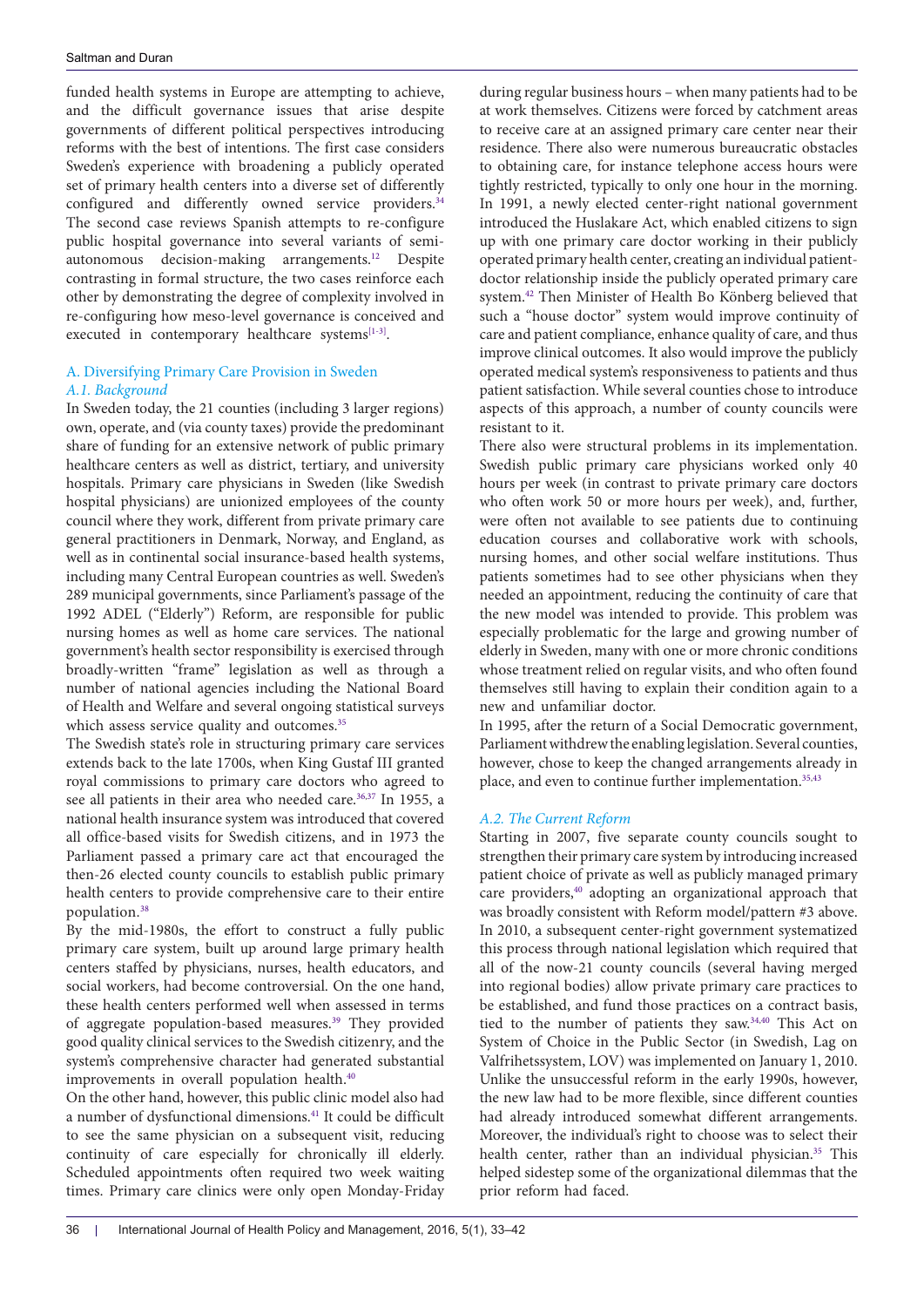Eight months after the national reform was implemented, an overall total of 223 new primary care centers had been established across all Swedish counties as a result of the reform process, representing an increase of 23% in the total number of facilities.<sup>[44](#page-9-5)</sup> Anell<sup>[40](#page-9-1)</sup> reports that the total number of primary care providers has increased by 20%, with more private providers being established in Sweden's three large urban conurbations. A study in 2012 of available statistics found that a full 50% of all primary care visits in Sweden took place in non-public practices.[45](#page-9-6)

There also have been several academic studies which indicate that the number of people who have taken contact with primary care doctors has increased,<sup>[46](#page-9-7)</sup> with a higher proportion of the increase in urban areas and among individuals with above average incomes[.40](#page-9-1) Thus far, there is little indication that overall quality of primary care services has changed.<sup>40</sup> Despite the rapid roll-out of the national reform, however, this major organizational shift was accompanied by several structural problems. These reflected the fact that the national government had not written into the legislation restrictions on the type of private entity that could own and/or operate these new primary care practices.

As the process went forward, several unexpected developments occurred. The first was that fewer publicly employed primary care doctors than anticipated took the leap of leaving public employment to set up their own private practice. Unwilling to exchange their existing income security for a business loan from a bank, some existing primary care doctors chose not to set up their own practices (Calltorp J, oral communication, August 2013).

In turn, this opened the private primary care field to two particular types of private sector competitors. The first was the relatively small number of existing private primary care doctors established within Praktikertjanst, a private notfor-profit cooperative that helped private physicians run their practices and provided them with pension-related arrangements. The second was private for-profit firms, including "risk-capital" funds, that saw the new structure of private primary care as a good investment opportunity (Calltorp J, oral communication, August 2013).[35](#page-8-24),[40](#page-9-1) The dilemma has been that these risk-capitals funds commit to building up primary care practices, but only in order to sell them at a profit within the funds' usual 5-year window to repay their investors. Moreover, these risk-capital funds are themselves not regulated by the public sector, as they do not issue stock and are not listed on the (publicly regulated) Swedish stock exchange (Calltorp J, oral communication, August 2013).Thus some of the new private sector owners of primary care practices are not committed to the type of stable long-term management that has been shown to enhance the quality of primary care.<sup>47</sup>

## *A.3. Implications for Health Sector Governance*

Looking back at these developments, it is valuable to consider how the overall structure of meso-level governance changed in Swedish primary care as a result of this structural reform. The intentional actions of the five initial county governments and then of the national government in instituting compulsory legislation for all counties and regions served to introduce a new, separate, and, while still governmentally regulated, more independent form of decision-making in these newly established private primary health centers. As the definition of meso-level governance above suggests, authority became shared between government and non-governmental actors, with substantial areas of decision-making leaving public sector hands. As a result, decisions that had clear overall governance implications – where to locate new primary care centers, for example, or whether to utilize a less-transparent form of ownership (risk-capital) or not – moved outside of formal government into various types of civil society (eg, non-public) entities and actors.

The results of this shift in meso-level governance responsibility appear in a variety of places, including the research results finding that more urban than rural centers were opened as part of the reform, and that proportionally more aboveaverage income individuals utilized these new structures. While the equity dimensions of these location decisions would require additional analysis (primary care in some fastgrowing urban areas has been less available than in other fixed or shrinking population rural areas), meso-level governance decisions have clearly had policy as well as managerial implications as a result of the changed ownership and/or management structure for primary health centers. While this shared approach to governance raises questions about ceding democratic levers of control in terms of traditional Swedish welfare state norms,  $48,49$  $48,49$  the shared action of multiple public and private actors as part of welfare state services can also be viewed as expanding rather than contracting society's zone of democratic action.<sup>[50](#page-9-11)</sup>

Overall, it would appear that the Swedish national government's role in the governance process around the 2010 System of Choice reform of primary care had several quite different dimensions. On the positive side, it achieved its objective of diversifying the supply of primary care services, and established individual choice of type of provider as a normal part of Swedish life. For those who believe that continuity of care and individual choice are essential to effective primary care, then the stewardship element of the governance equation was reflected in improved quality of services.

On the less positive side, however, the emergence of some new primary care owners who lack normal accountability standards, and may also lack transparency regarding their objectives and strategy, raises a different side of the governance equation. Academics may debate whether the lack of accountability and transparency was necessary to achieve the improvement in terms of choice and continuity. Many politicians, however, would not be surprised at the governance tradeoffs that rapid change in service providers appeared to require.<sup>51</sup>

## B. Establishing Semi-autonomous Hospitals in Spain *B.1. Introduction*

Spain was transformed from an authoritarian, centralist regime to a democratic 'federal-like system without federation' state, when power over a number of policy sectors including health was devolved by the 1978 Constitution to 17 regional governments (*Comunidades Autónomas)*. [52](#page-9-13) All public health resources were merged into a tax-funded *Sistema Nacional de*  Salud (SNS) offering universal coverage to all residents.<sup>[53](#page-9-14)</sup>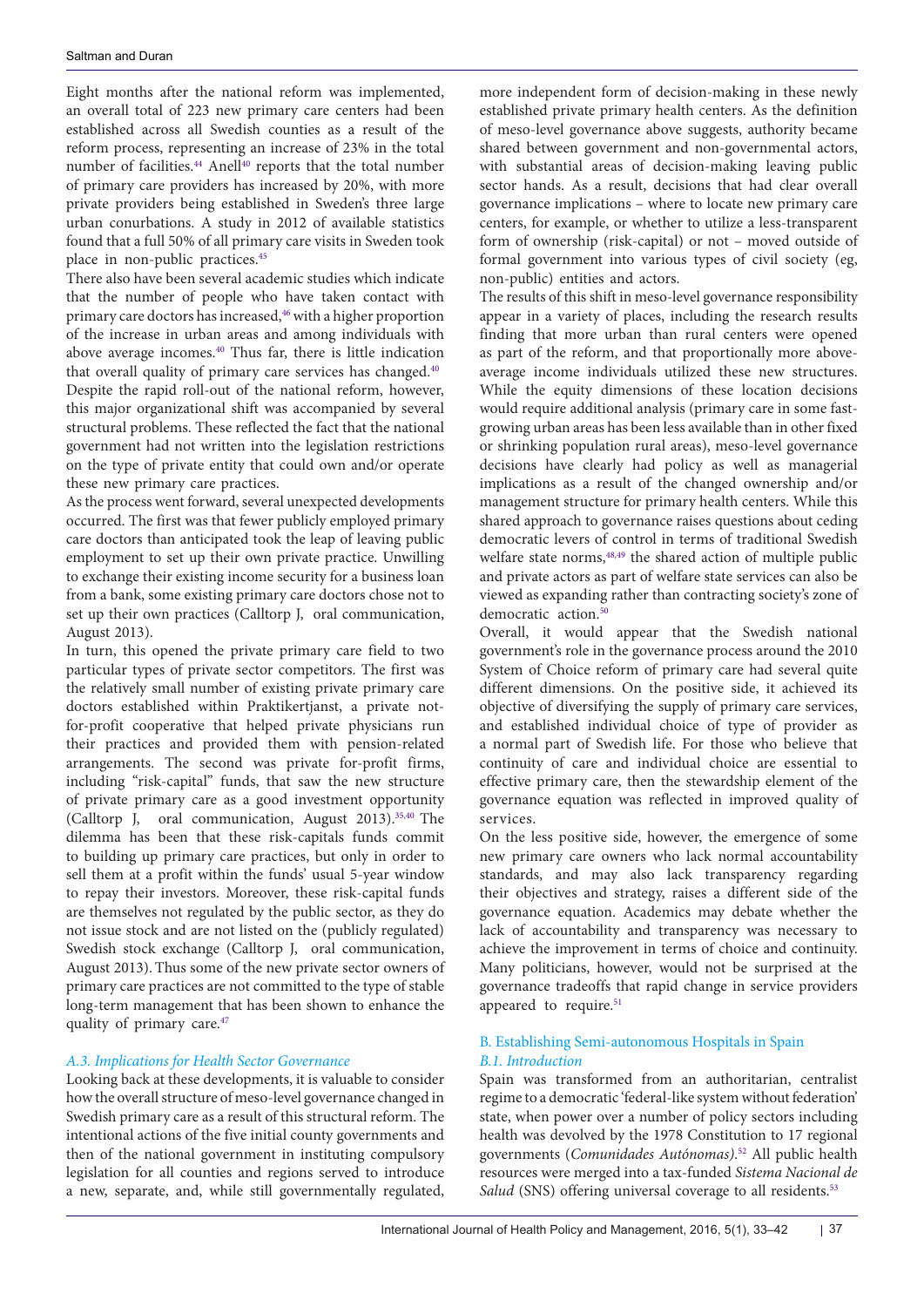Given the legal and programmatic constraints on hospitals remaining from the Franco era (which ended in 1975), the development of semi-autonomous hospitals in Spain was a remarkable event. The new hospital models resembled those introduced elsewhere in Europe, seeking health providers' autonomization, corporatization and, in some cases, privatization, while accommodating national culture and the political as well as legal context[.54](#page-9-15) Influenced by the New Public Management paradigm,<sup>2</sup> a mix of national policymakers, civil servants and managers within the new SNS sought to modernize hospital activities, albeit with limited strategic vision and political support.<sup>[55](#page-9-16)</sup>

Semi-autonomous hospitals were first sponsored in the mid-1990s by the ruling Socialist Party in Andalucia. Over the next several years the initiative was – remarkably – accepted by virtually all other political forces. Slowly a spectrum of four hospital governance "models" (originally five) was created with different degrees of autonomy - for more details see.<sup>[12](#page-8-6)</sup> *Public Health Enterprises* (*Empresas Públicas Sanitarias,* EPS): Staff are non-statutory instead of civil servants, with clinicians under a performance-related payment scheme. There remained substantial political intervention, however, as the regional health minister chaired the Supervisory Board. Hospitals in EPS model: in Andalucía: Costa del Sol Marbella, Poniente, Alto Guadalquivir and Empresa de Emergencias Sanitarias; in Madrid: Fuenlabrada.

*Foundations* (*Fundaciones, F*): Not-for-profit organisations regulated by private law and with greater capacity to decide on the basket of services they provide and autonomy to choose where to invest and whether to rent or buy equipment. They are also free to manage their own cash-flow and to pay their providers directly, which allows them to negotiate better deals. Professional staff are non-statutory (eg, not civil servants). Hospitals in *F* model: In Madrid: Alcorcón; in Baleares: Manacor; in Galicia: Barbanza, Virxe da Xunqueira, Verín and Salnés (status abolished in July 2008). A shortliving variety of Fundaciones (now de facto abolished) were *Public Health Foundations* (*Fundaciones Públicas Sanitarias,*  FPS*),* staffed by statutory personnel.

*Consortium* (*Consorcios, C):* Legal entities resulting from merging resources from more than one public authority, usually the regional government and a lower local one. Staff are not statutory employees and hospital management typically enjoys autonomy to rent or buy equipment as well as to decide on the basket of services to offer, often supplementing a public basket with extra services (usually restricted to ambulatory care) provided to public patients covered by private health insurance and fully private patients. Hospitals in *C* model: In Catalonia: Maresme, Integral de Catalunya, Vic and Tarrasa; in Sevilla: Aljarafe -San Juan de Dios.

*Administrative Concessions* (*Concesiones Administrativas, CA*): A private concessionary company – usually a joint venture between private health insurers, health groups, building societies, or banks – receives a tender to build a hospital and – in contrast to the Private Finance Initiative (PFI) model in England – to manage it as well, including providing clinical and non-clinical services, usually with non-statutory staff. However in the *Hospital de la Ribera* in Alzira, the existing statutory staff was given a choice on whether or not to convert to non-statutory status – and its most important feature (capitated funding models jointly for hospital and primary care) had a serendipitous origin and was not part of any purposeful design. One controversial aspect of CAs is whether the company itself should keep any eventual surpluses/profits or whether some or all should be repaid to the regional department of health. Hospitals in CA model: In Valencia: Ribera Hospital in Alzira, Torrevieja; Marina Alta in Denia and Manises; in Madrid: Infanta Elena in Valdemoro. The Instituto para el Desarrollo e Integración de la Sanidad (IDIS), a well-known think tank of the Spanish private health sector, presents the CA model in its 2015 Report as the answer to the current public sector funding shortage, able to provide the highest quality standards with lower expenditure levels. The report, however, also acknowledges the continuation of innovative public-private partnership (PPP) experiences in Murcia, Baleares, Cataluña, and Galicia among public hospitals and health technology enterprises.<sup>[56](#page-9-17)</sup>

Administrative Concessions concentrate in Madrid and Comunidad Valenciana where currently there are 10 facilities under the CA model (all hospitals plus also a central lab), as below [\(Tables 1](#page-5-0) and [2\)](#page-7-3).

All together, the autonomy of the self-governed hospital "models" can be placed on a continuum, measured from less to more autonomous (from the EPS to the F, then the C and finally the CA).

All new models have been applied in particular to newlybuilt public hospitals, freeing the initiatives from inherited constraints and reducing opposition from trade unions. The changes affected a number of essential areas and the corresponding tools to better govern the facility:

- a. Financial arrangements including decisions on capital investments, operating expenses (budgets and capacity to find additional sources of revenue), ability to incur debt, arrange loans and retain surpluses.
- b. Constraints in running operations, such as setting contracts, terms and conditions of hiring and firing staff; market segmentation and product and service specialization (eg, waiting time management).

<span id="page-5-0"></span>**Table 1.** Facilities Under the CA Model in Madrid

| No. of Beds | Year |
|-------------|------|
| 117         | 2007 |
| -           | 2010 |
| 250         | 2011 |
| 310         | 2012 |
| 140         | 2014 |
|             |      |

Abbreviation: CA, Concesiones Administrativas.

**Table 2.** Facilities Under the CA Model in Comunidad Valenciana

| Facility               | No. of beds | Year |
|------------------------|-------------|------|
| Hospital de La Ribera  | 301         | 1999 |
| Hospital de Denia      | 266         | 2006 |
| Hospital de Torrevieja | 277         | 2006 |
| Hospital de Manises    | 354         | 2009 |
| Hospital Vinalopó      | 230         | 2010 |

Abbreviation: CA, Concesiones Administrativas.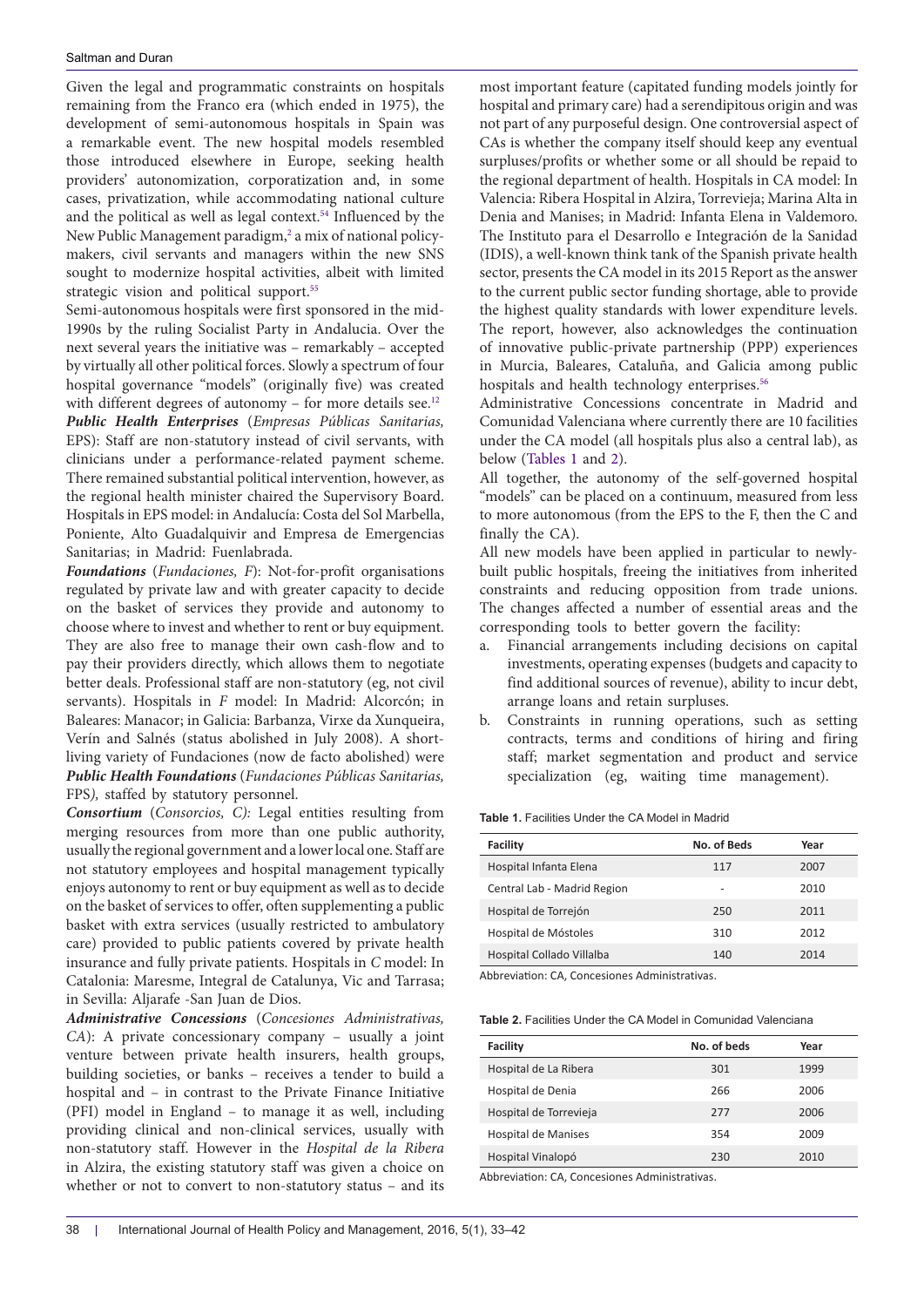c. Institutional arrangements such as the legal, social, financial, and political status of the hospital, including role, freedom from political interference in making decisions (on services, incentives/sanctions), size and composition of different boards, etc. as well as the relationships with stakeholders (authorities, professional organizations, unions) and accountability arrangements related to supervision (reporting obligations in terms of transparency, content, and timing), citizen and patient involvement.

### *B.2. Assessing the Evolution of Different Spanish Models*

For all practical purposes, no publicly owned hospital was, or can ever expect to be, *fully autonomous.* The real-world issue for hospital governance strategies in the public sector necessarily becomes the "degree of autonomy," and over which factors of institutional life. The most that public hospitals can aspire to is to be acknowledged as *semi-autonomous*, having a limited degree of institutional independence within clearly defined but rigorously enforced decision-making boundaries (although these can be changed by subsequently elected politicians).

Some of the innovative features of the Spanish semiautonomous models have since been eroded by strong centralizing political forces, starting with the 2007 Law on Public Sector Contracts which explicitly reduced the autonomy of those schemes.

The political polarization of the country following the economic crisis of 2008 has further changed the policy environment,<sup>57</sup> leading to questions about the sustainability of the publicly run health system. The deepening of the pro-privatization movement in the conservative camp (placing new hospitals under private law in several regions) accompanied by a stepping back towards traditional forms of governance in the socialist camp (presenting virtually any alternative arrangement as hidden privatization) deepened this divide.

One notable manifestation of polarization has been the absence of impartial evaluation efforts. There have been remarkably few studies on the relative performance of centrally managed hospitals vis-à-vis each of these innovative models or among them (it is obvious that the information most often exists, but it is not being made public). Publicprivate mix experiences are being therefore vehemently discussed in Spain almost without any available study to assess the performance of the new centers.[58](#page-9-19) The report "Los Servicios Sanitarios de las CCAA. Informe 2015 (XII Informe) Septiembre 2015" – Regional Health Services, XII Report, September for example, has been issued with data from public documentation, published by the Spanish Ministry of Health; National Institute of Statistics; Centre of Sociological Research; and other public institutions. This is a periodical report that researches differences and inequalities among the way Spanish citizens are cared for in different parts of the country. The above-cited September 2015 issue deplores the fact that access to public health system functioning related data remains in practice "almost impossible" to obtain not only for citizens and researchers, but also for international institutions (mention is made that, for Spain, OECD Health Data 2015 only provides 2012 data) despite governments

commitment to introduce "transparency" – even through a law.[59](#page-9-20)

In the absence of true comparative figures, supporters of new governance arrangements emphasise their higher efficiency in using resources (beds) and in maximising the use of ambulatory care alternatives, with an average cost per unit of production that is 30% lower and adjusted human resources activity that is 37% higher. [60](#page-9-21) This finding is hardly surprising, however, given that new not-bigger-than-300 beds hospitals tend to be smaller in size and staff numbers (and have a simpler case mix) than hospitals under traditional management. In addition, an English National Health Service (NHS) Confederation study trip to the *Hospital de la Ribera* in Alzira in 2011 assessed its performance positively (using limited data provided by the hospital, and comparing these to that of the Valencia region hospitals under traditional management). Alzira had higher patient satisfaction rates, lower staff absenteeism numbers, shorter average lengths of stay, lower waiting times and lower capitation costs.<sup>61</sup>

Notably, even less autonomous models of hospital governance, like the EPS, seem to achieve some positive results when compared with traditional management models. In Andalucia, the parliamentary auditing body compared an EPS (348 beds and a population of 373 000) with a 555-bed hospital (providing services to 349 000 people) and concluded that the former had lower operational costs and staff absenteeism.<sup>[62](#page-9-23)</sup> From the other side, critics claim that costs are much higher in CAs or PFI hospitals than in public managed hospitals. A study by the largest health trade union in Madrid argued that a CA or PFI bed costs €1660 per day, while in a public hospital the daily cost is €955. [63](#page-9-24) One of the few technically sound evaluations concluded that, in general, no overwhelming superiority of any model has been proven across all measures and that each legal form probably has specific advantages and disadvantages. [64](#page-9-25)

In this context, taking advantage of the economic crisis, a strong process of concentration of private hospitals by means of mergers and acquisitions started in Spain in 2012 – in a rather atomized sector where in 2011, the five biggest groups represented only 31% of the private market, compared to 64% in United Kingdom and 89% in Germany.<sup>56</sup> Private hospitals in Spain own 33% of beds but represent 53% of centres, with biggest presence in Cataluña, Madrid, and Andalucía. They are grouped into three clusters: independent hospitals and clinics (58% of mostly small hospitals and 46% of beds); hospital groups devoted to managing hospitals (37% of hospitals and 50% of beds); and hospitals belonging to private health insurance companies (4% of hospitals and 4% of beds). Concentration is explicitly understood as an unstoppable movement that "answers pressures for change but at the same time, and contrary to what would be expected, does not prevent the entry of new actors." The health sector is believed to have to get used to "the arrival of concentration processes as well as to the entrance of new actors."[65](#page-9-26)

## **IV. Concluding Observations**

The search for new governance models for providers both inside and beyond the public sector, and in primary as well as hospital care, speaks to a growing worry about the resilience and sustainability of current provider arrangements generally.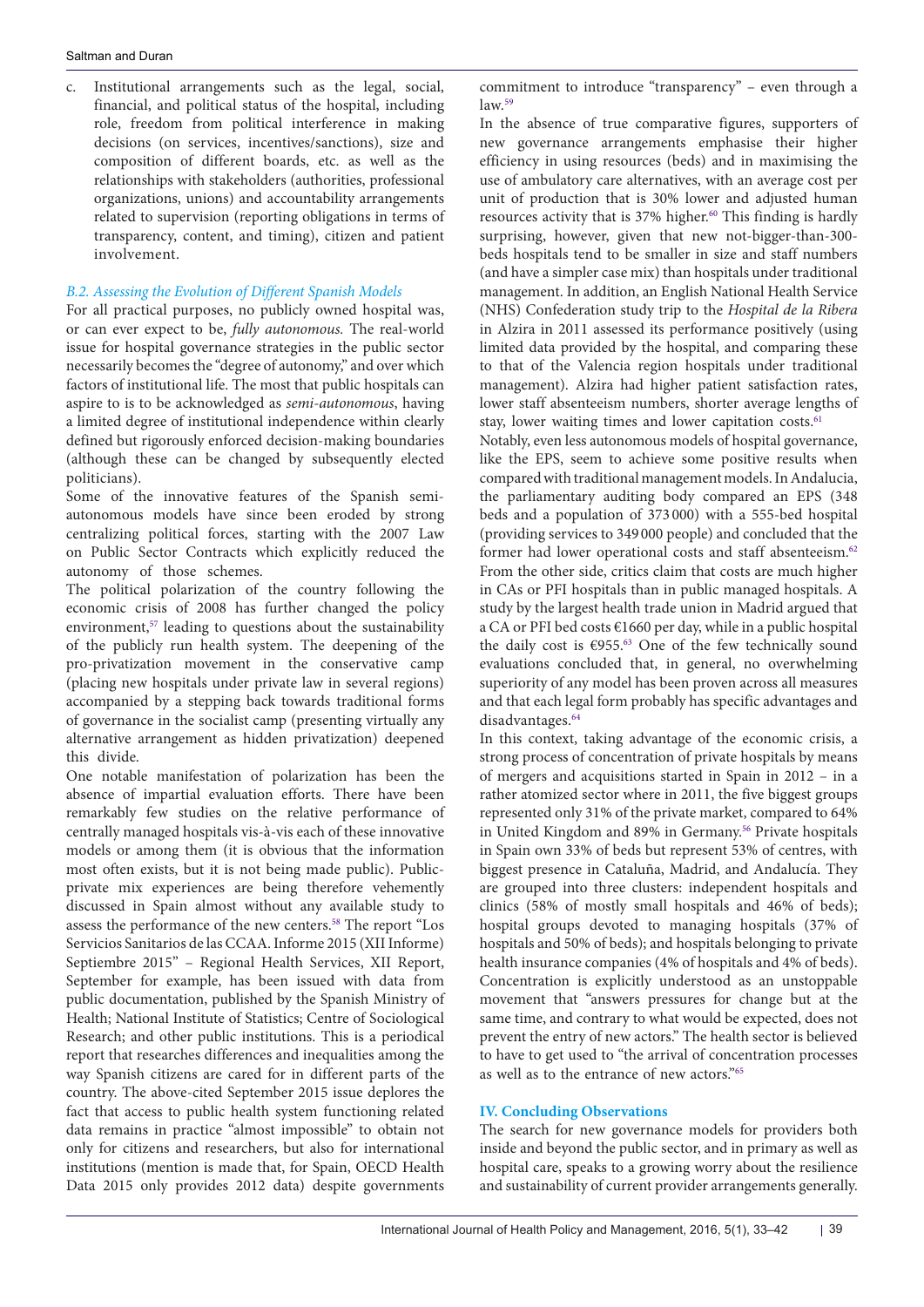In particular, concern has been voiced that the current historically inherited hospital model – in both structural and administrative terms – may not be sustainable and/or will be subject to unprecedented change.<sup>[66](#page-9-27)[,67](#page-9-28)</sup>

Part of this problem reflects insufficient resources to confront increasing demand for more sophisticated providers, especially in the context of weak national economies. As noted earlier, the desire for tight control by political actors as against pressure from both patients and clinical staff for greater quality and responsiveness creates an inherent clash of organizational objectives. A related issue is the resistance of some public providers to adopt technology-related possibilities – not only machines but also organizational arrangements, with specific emphasis concerning how services are configured and delivered given the limited availability of professional health managers.<sup>68</sup>

Several conclusions can be outlined regarding the advantages and disadvantages of the new governance models discussed above. As the examples from Spain illustrate, the creation of semi-autonomous hospitals triggered a series of policy clashes that were resolved in a rather non-explicit manner. However evidence also abounds that the development of semi-autonomous public hospital models, although typically established by last-minute, ad hoc, politically driven legislation, was genuinely meant to improve efficiency while overcoming the rigidity of the inherited hospital governance model. These publicly owned hospitals were given a broad spectrum of configurations, institutional autonomy and at least a moderate degree of internal and external market incentives, demonstrating that innovative governance arrangements do not necessarily require extensive long-term planning.

Viewed at a broader European level, semi-autonomous hospital models similar to those adopted in Spain are now seen as reasonably successful in a number of countries.<sup>[1](#page-7-2)</sup> These more flexible governance models are popular with patients and, although they are not innovative in everything they do, many have considerable discretion in such areas as financial incentives, hiring and firing, and patient responsiveness and satisfaction. Some also have input in capital development as well as the ability to retain their budget surplus for use in the next budget year, and many no longer run annual deficits.

In primary care, recent Swedish experience suggests a continued need to identify a governance strategy that can better combine universal coverage with individually acceptable levels of attention and care. Similarly strong reform pressures on the (somewhat different) public health center model of primary care in Finland<sup>69</sup> imply that a new governance approach may be needed for health center-based primary care arrangements generally.

A key unanswered question is the impact of different reform models on the long-term capacity of non-state and particularly non-profit provider institutions. In the Swedish primary care case, building non-state capacity was an explicit goal of the legislation and of its implementation. In the Spanish hospitals case, the growth of civil society capacity and institutions was a secondary, peripheral, and mostly unintentional objective. This difference suggests that the outcomes of these new governance initiatives may vary considerably in how they impact the overall balance between various types of public and private sector providers.

Beyond the noise of political battles, it is hard to foresee any concerted move to abolish these new models. Indeed, some models are explicitly seen as a transitory stepping stone towards a future delivery structure of which the "only known thing" is that it will differ considerably from the institutions of today.[70](#page-9-31)

The continuing evolution of organizational models in both the Swedish and Spanish provider cases highlights, however, the degree to which the future of provider governance in taxfunded European health systems will likely be shaped by the interface a variety of different conceptual approaches and political experiences at country ground level.

#### **Acknowledgements**

The authors would like to thank the journal's anonymous reviewers for valuable comments and suggestions on a prior version of this article.

#### **Ethical issues**

Not applicable.

#### **Competing interests**

The authors affirm that they have no financial or professional conflicts of interest concerning any of the organizations or information discussed in this paper.

#### **Authors' contributions**

Both authors were equally involved in developing the concepts and finalizing the text of this article.

#### **Authors' affiliations**

<span id="page-7-1"></span><span id="page-7-0"></span>1 Department of Health Policy and Management, Rollins School of Public Health, Emory University, Atlanta, GA, USA. <sup>2</sup> AllDMHealth, Seville, Spain.

#### **Endnotes**

<span id="page-7-5"></span>[1]A note on methods. The information presented in the Swedish case study reflects field research in Sweden in the early 1980s by RBS, including qualitative research projects inside provider institutions and extensive interviews with political decision-makers at the institutional, county, and national levels. This was followed by an extended research project on the processes and outcomes of Swedish health system reform conducted jointly with Professor Casten von Otter at the Swedish Center for Working Life in Stockholm from 1986-1995. Subsequently RBS co-edited and wrote the final assessment chapter for a 2009 European Observatory volume on Nordic health reform.

<sup>[2]</sup>The information presented in the Spanish case study reflects extensive research, management, and consulting work conducted over 30 years by AD, which crystallized in the writing of the two volumes of "Health in Transition" series on Spain (2006 and 2010, the first as leading author and the second one as co-author) of the European Observatory on Health Systems and Policies, Brussels, as well as a 2011 review with Arturo Alvarez on the structure of health reform in Spanish hospitals, published in a 2011 volume on public hospital governance.

<span id="page-7-6"></span>[3] References to both the Swedish and Spanish research just noted are provided in the text and in the bibliography at the end of this article. Additional references from other publications for specific aspects of both the Swedish and Spanish cases are cited in the text and referenced in the bibliography.

#### **References**

- <span id="page-7-2"></span>1. Saltman RB, Duran A, Dubois HFW, eds. *Governing Public Hospitals: Recent Strategies and the Movement Toward Institutional Autonomy*. Brussels: European Observatory on Systems and Policies; 2011.
- <span id="page-7-3"></span>2. Hood C. A public management for all seasons. *Public Adm*. 1991;69(1):3-19. doi:[10.1111/j.1467-9299.1991.tb00779.x](http://dx.doi.org/10.1111/j.1467-9299.1991.tb00779.x)
- <span id="page-7-4"></span>3. Gingrich JR. *Making Markets in the Welfare State: The Politics of*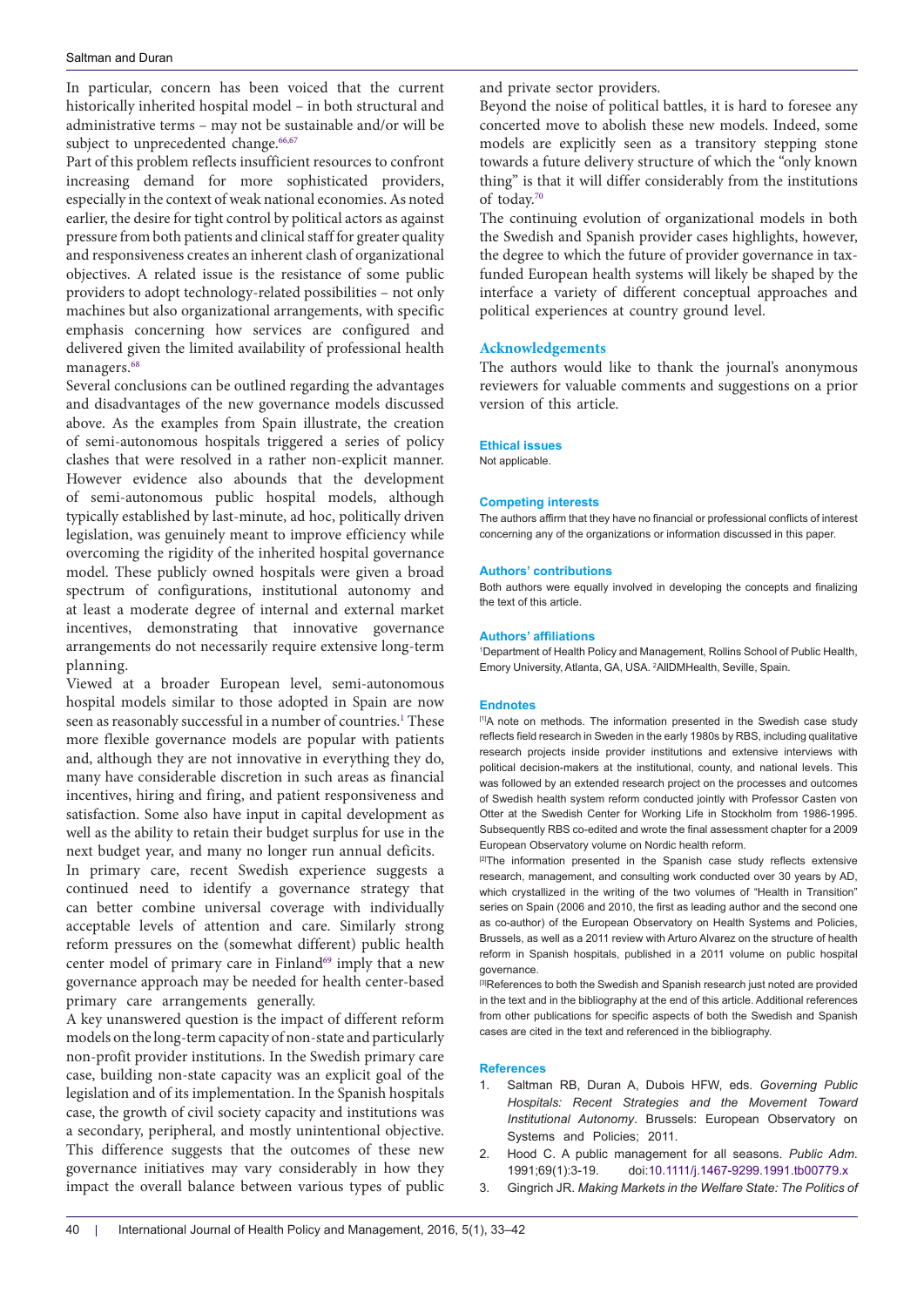<span id="page-8-0"></span>*Varying Market Reforms*. Cambridge, UK: Cambridge University Press; 2011.

- 4. Saltman RB, Cahn Z. Re-structuring health systems for an era of prolonged austerity. BMJ 2013;346:f3972. doi:[10.1136/bmj.](http://dx.doi.org/10.1136/bmj.f3972) [f3972](http://dx.doi.org/10.1136/bmj.f3972)
- 5. Thomson S, Figueras J, Evetovits T, et al. *Economic crisis, health systems, and health in Europe: Impact and implications for policy*. Brussels: European Observatory on Health Systems and Policies; 2014.
- <span id="page-8-1"></span>6. Duran A, Jeurissen P, Saltman R. Uncomfortable Realities: Making Real Change Inside Real Institutions in a Consolidating Hospital Sector. *BMC Health Serv Res*. Special Issue 'Medicine and Management in European Hospitals', Kirkpatrick I, Kuhlmann E, Hartley K, Lega F, eds. In press.
- <span id="page-8-2"></span>7. Duran A, Saltman R. Governing public hospitals. In: Blank R, Kuhlmann E, Bourgeault IL, Wendt C, eds. *International Handbook of Healthcare Policy and Governance.* Basingstoke, UK: Palgrave MacMillan; 2015:443-461.
- <span id="page-8-3"></span>8. Coulter A. *Engaging Patients in Health Care*. Maidenhead, UK: Open University Press; 2011.
- 9. Winblad U, Ringard A. Meeting rising public expectations: The changing roles of patients and citizens. In: Magnussen J, Vrangback K, SaltmanRB, eds. *Nordic Health Care Systems: Recent Reforms and Current Policy Challenges*. Maidenhead, UK: Open University Press/McGraw-Hill Education; 2009:126- 150.
- <span id="page-8-4"></span>10. Saltman RB, von Otter C. Planned Markets and Public Competition: Strategic Reform in Northern European Health Systems. *"State of Health" Series*. Buckingham, UK: Open University Press; 1992.
- <span id="page-8-5"></span>11. Saltman RB, Busse R. Balancing regulation and entrepreneurialism in Europe's health sector: theory and practice. In: Saltman RB, Busse R, Mossialos E, eds. *Regulating Entrepreneurial Behavior in European Health Care Systems. European Observatory on Health Care Systems series.* Buckingham, UK: Open University Press; 2002:3-52.
- <span id="page-8-6"></span>12. Alvarez A, Duran A. Hospital governance in Spain. In: Saltman, RB, Duran A, Dubois HWF, eds. *Governing Public Hospitals: Recent Strategies and the Movement Toward Institutional Autonomy*. Brussels: European Observatory on Systems and Policies; 2011:241-260.
- <span id="page-8-17"></span>13. Chinitz D. Hospital Governance in Israel. In: Saltman RB, Duran A, Dubois HWF, eds. *Governing Public Hospitals: Recent Strategies and the Movement Toward Institutional Autonomy*. Brussels: European Observatory on Systems and Policies; 2011:163-178.
- 14. Edwards N. England. In: Saltman RB, Duran A, Dubois HWF, eds. *Governing Public Hospitals: Recent Strategies and the Movement Toward Institutional Autonomy*. Brussels: European Observatory on Systems and Policies; 2011:113-140.
- <span id="page-8-15"></span>15. Habitch T, Habitch J, Jesse M. Hospital Governance in Estonia. In: Saltman RB, Duran A, Dubois HWF, eds. *Governing Public Hospitals: Recent Strategies and the Movement Toward Institutional Autonomy*. Brussels: European Observatory on Systems and Policies; 2011:141-162.
- <span id="page-8-16"></span>16. Roubal T, Hrobon P. Czech Republic. In: Saltman RB, Duran A, Dubois HWF, eds. *Governing Public Hospitals: Recent Strategies and the Movement Toward Institutional Autonomy*. Brussels: European Observatory on Systems and Policies; 2011:99-112.
- 17. Magnussen J. Norway. In: Saltman RB, Duran A, Dubois HWF, eds. *Governing Public Hospitals: Recent Strategies and the Movement Toward Institutional Autonomy*. Brussels: European Observatory on Systems and Policies; 2011: 201-216.
- 18. Hagen TP, Vrangbaek K. The changing political governance structures of Nordic health care systems. In: Magnussen J, Vrangback K, Saltman RB, eds. *Nordic Health Care Systems:*

*Recent Reforms and Current Policy Challenges.* Maidenhead, UK: Open University Press/McGraw-Hill Education; 2009:107- 125.

- <span id="page-8-7"></span>19. Vrangbaek K. The political process of restructuring Nordic health care systems. In: Magnussen J, Vrangback K, Saltman RB, eds. *Nordic Health Care Systems: Recent Reforms and Current Policy Challenges.* Maidenhead, UK: Open University Press/ McGraw-Hill Education; 2009:53-77.
- <span id="page-8-8"></span>20. World Health Organization (WHO). *World Health Report 2000: Health Systems: Improving Performance.* Geneva: WHO; 2000.
- <span id="page-8-9"></span>21. Rhodes RAW. The new governance: governing without government. *Polit Stud (Oxf).* 1996;44(4):652-667. doi:[10.1111/j.1467-9248.1996.tb01747.x](http://dx.doi.org/10.1111/j.1467-9248.1996.tb01747.x)
- 22. Stoker G. Public-private partnerships and urban governance. In: Pierre J, ed. *Public-Private Partnerships in Europe and the United States.* London: MacMillan; 1997:34-51.
- <span id="page-8-10"></span>23. van Doeveren V. Re-thinking the meaning of governance and good governance. Paper presented at: Governing good and governing well: the first global dialogue on ethical and effective governance; 28-30 May, 2009; Amsterdam.
- <span id="page-8-11"></span>24. Duran A, Dubois HFW, Saltman RB. The evolving roles of hospitals and recent concepts of public sector governance. In: Saltman RB, Duran A, Dubois HWF, eds. *Governing Public Hospitals: Recent Strategies and the Movement Toward Institutional Autonomy*. Brussels: European Observatory on Systems and Policies; 2011:15-34.
- <span id="page-8-12"></span>25. LeGrand J, Bartlett W, eds. *Quasi-markets and Social Policy*. London: Macmillan; 1993.
- <span id="page-8-13"></span>26. Saltman RB, Vrangbaek K, Lehto J, Winblad U. Consolidating national authority in Nordic health systems. *Eurohealth*. 2012;18(3):21-25.
- <span id="page-8-14"></span>27. Saltman RB, Teperi J. Health reform in Finland: Current proposals and unresolved challenges. *Health Economics Policy and Law*. 2016; forthcoming.
- <span id="page-8-18"></span>28. Rhodes RA. *Understanding Governance: Policy Networks, Governance, Reflexivity and Accountability.* Buckingham, UK: Open University Press; 1997.
- 29. Osborne D, Gaebler T. *Re-inventing Government*. Reading, MA: Addison-Wesley; 1992.
- <span id="page-8-19"></span>30. Kettl D. *Sharing Power*. Washington, DC: Brookings Institution; 1993.
- <span id="page-8-20"></span>31. Saltman RB, Dubois HFW. The historical and social base of social health insurance systems. In: Saltman RB, Busse R, Figueras J. *Social Health Insurance Systems in Western Europe*. Maidenhead, UK: Open University Press/McGraw-Hill Education; 2004:21-32.
- <span id="page-8-21"></span>32. Mutuals Taskforce. *Public Service Mutuals: The Next Steps*. London: Department of Health; 2014.
- <span id="page-8-22"></span>33. De Roo AA. Contracting and solidarity: Market-oriented changes in Dutch health insurance schemes. In: Saltman RB, von Otter C, eds. *Implementing Planned Markets in Health Care: Balancing Social and Economic Responsibility. "State of Health" Series*. Buckingham, UK: Open University Press; 1995: 45-64.
- <span id="page-8-23"></span>34. Anell A. Choice and privatization in Swedish primary care. *Health Economics, Policy and Law.* 2011;6 (4):549-569. doi:[10.1017/](http://dx.doi.org/10.1017/s1744133110000216) [s1744133110000216](http://dx.doi.org/10.1017/s1744133110000216)
- <span id="page-8-24"></span>35. Anell A, Glenngard AH, Merkur S. *Sweden: Health System Review*. Brussels: European Observatory on Health Systems and Policies; 2012.
- <span id="page-8-25"></span>36. Scott F. *A History of Sweden*. Minneapolis: University of Minnesota Press; 1957.
- <span id="page-8-26"></span>37. Serner U. Swedish Primary Health Care. In: Heidenheimer A, Elvander N, eds. *The Shaping of the Swedish Health System*. New York: St. Martin's Press; 1980.
- <span id="page-8-27"></span>38. Saltman RB. Health care in Sweden. In: Saltman RB, ed. *International Handbook of Health Care Systems*. Westport, CT: